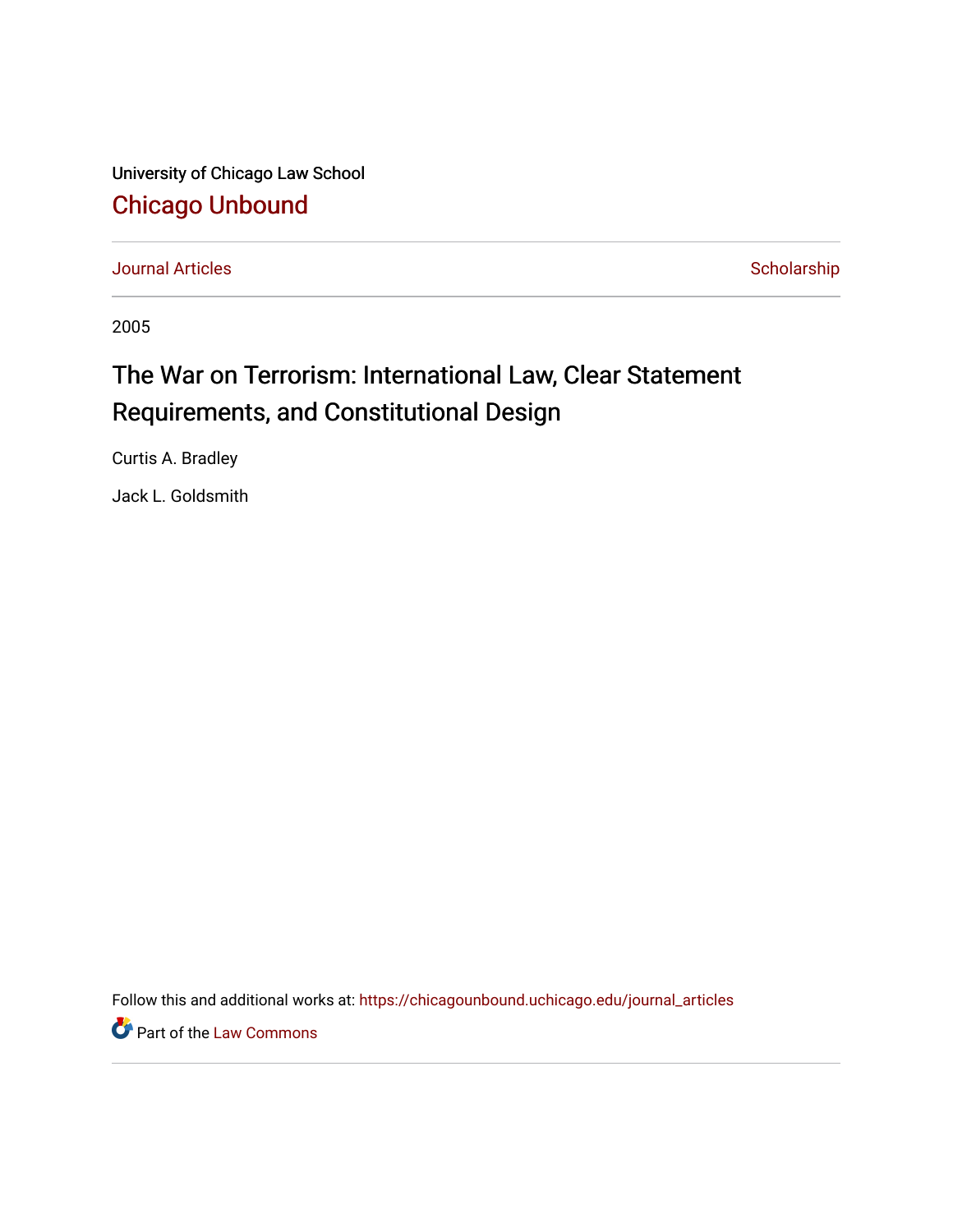# REJOINDER

# THE WAR ON TERRORISM: INTERNATIONAL LAW, CLEAR STATEMENT REQUIREMENTS, AND CONSTITUTIONAL DESIGN

# Curtis A. Bradley<sup>\*</sup> and Jack L. Goldsmith<sup>\*\*</sup>

In *[Congressional Authorization and the War on Terrori](#page-1-1)sm*,<sup>[1](#page-1-2)</sup> we presented a framework for interpreting Congress's September 18, 2001 Authorization for Use of Military Force<sup>[2](#page-1-3)</sup> (AUMF), the central statutory enactment related to the war on terrorism. *Congressional Authorization* addressed a puzzling gap in the academic literature: although both constitutional theory and constitutional practice suggest that the validity of presidential wartime actions depends to a significant degree on their relationship to congressional authorization, the meaning and implications of the AUMF have received little attention in the academic debates over the war on terrorism.

The framework in *Congressional Authorization* built on the plurality opinion in *Hamdi v. Rumsfeld*,<sup>[3](#page-1-4)</sup> which devoted significant attention to the AUMF. The framework, in a nutshell, is as follows: The meaning of the AUMF should be determined in the first instance by its text, as informed by a comparison with authorizations of force in prior wars, including declared wars. In clarifying the meaning of the "nec-essary and appropriate force" that Congress authorized,<sup>[4](#page-1-5)</sup> courts should look primarily to two interpretive factors: Executive Branch practice during prior wars and the international laws of war. Delegation concerns should not play a significant role in interpreting the AUMF, but a clear statement requirement is appropriate when the President takes actions under the AUMF that restrict the liberty of non-combatants in the United States.

*Congressional Authorization* did not attempt to resolve every question that might arise under the AUMF. Instead, it sought to establish a starting point for analysis that would be useful to courts and the Ex-

<span id="page-1-0"></span><sup>–––––––––––––––––––––––––––––––––––––––––––––––––––––––––––––</sup> ∗ <sup>T</sup>Professor, University of Virginia School of Law. As of July 1, 2005, Professor Bradley will be the Richard and Marcy Horvitz Professor of Law at Duke Law School.

<span id="page-1-1"></span><sup>∗∗</sup> <sup>T</sup>Professor, Harvard Law School. We thank Liz Magill, John Manning, Caleb Nelson, and David Strauss for helpful suggestions.

<span id="page-1-2"></span><sup>&</sup>lt;sup>1</sup> Curtis A. Bradley & Jack L. Goldsmith, *Congressional Authorization and the War on Terrorism*, 118 HARV. L. REV. 2047 (2005).

<span id="page-1-3"></span><sup>2</sup> <sup>T</sup>Pub. L. No. 107-40, 115 Stat. 224 (2001).

<span id="page-1-4"></span><sup>3</sup> <sup>T</sup>124 S. Ct. 2633 (2004).

<span id="page-1-5"></span><sup>4</sup> T*See* Authorization for Use of Military Force, § 2(a), 115 Stat. at 224.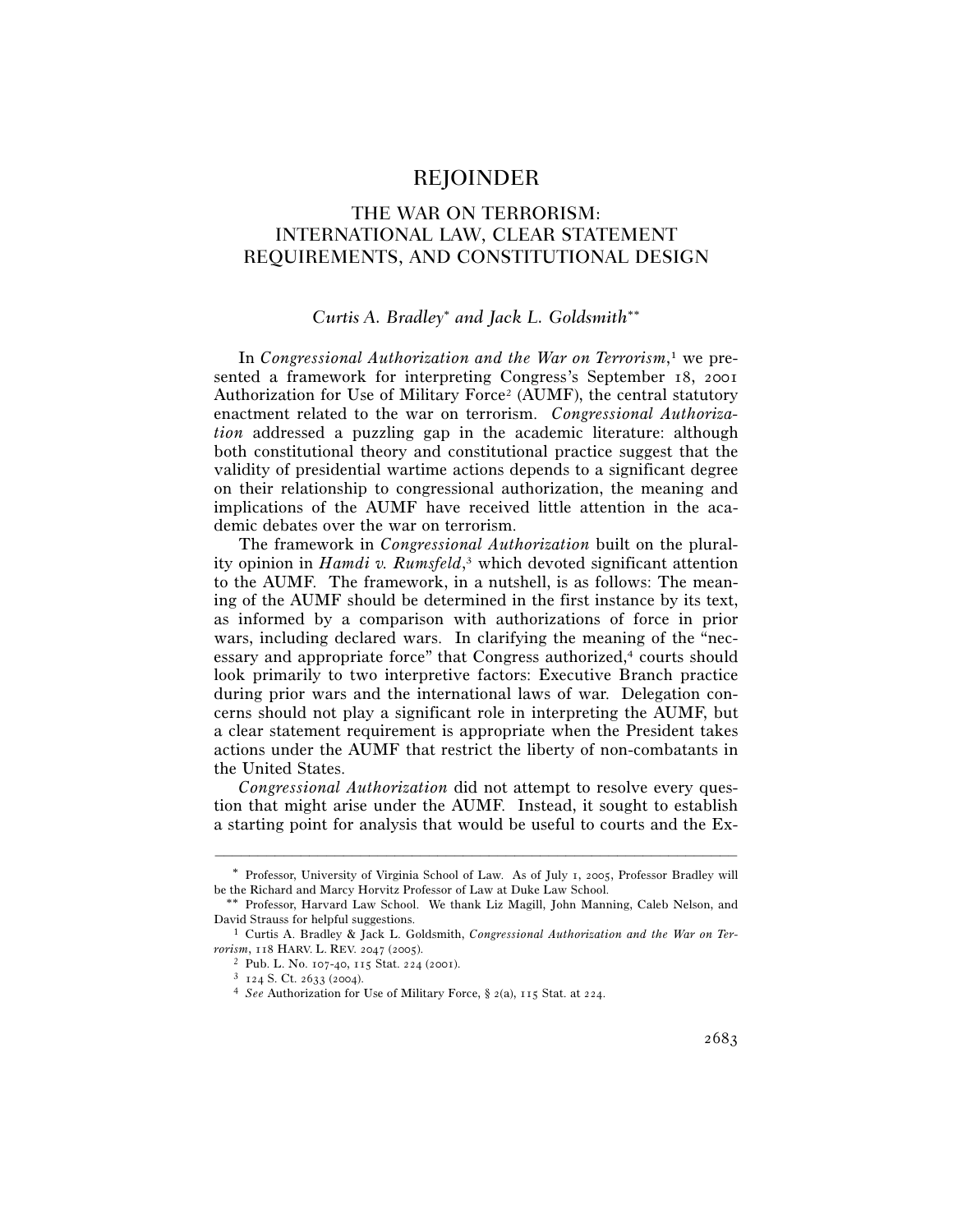ecutive Branch in addressing the complex and sometimes novel issues in the war on terrorism, and to stimulate academic discussion of Congress's important enactment. The latter goal is well served by the three Replies to *Congressional Authorization* in this issue of the *Harvard Law Review*.

Although each of the Replies approaches the AUMF from a different perspective, none expresses fundamental disagreement with our framework. Professors Goodman and Jinks describe our framework as "useful," but maintain that we have understated the importance of the international laws of war within the framework.<sup>5</sup> Professor Sunstein argues that administrative law should play a greater role than we suggested, and the international laws of war a less substantial role. He also advocates a broader clear statement requirement.[6](#page-2-1) Otherwise, he approaches the AUMF in ways similar to *Congressional Authorization*, and reaches similar conclusions. Professor Tushnet suggests that ours is a reasonable approach to interpreting the AUMF, but he maintains that its very reasonableness demonstrates the danger of relying on Congress to police executive power during wartime, and suggests that the only solution may be a constitutional amendment.<sup>[7](#page-2-2)</sup>

Below, we address three issues raised by these Replies: first, the proper role of the international laws of war in the interpretation of the AUMF; second, the circumstances in which a clear statement requirement is appropriate in ascertaining the scope of the AUMF; and third, the implications of our analysis for the ability of the current constitutional system to ensure optimal tradeoffs between liberty and security during war.

#### I. THE AUMF AND THE INTERNATIONAL LAWS OF WAR

*Congressional Authorization* argued that, in broadly authorizing the President to use "all necessary and appropriate force," Congress implicitly authorized actions permitted under the international laws of war. It also argued that, because the laws of war can inform the scope of Congress's authorization, they can also inform limitations on that authorization. Absent textual or other evidence to the contrary, therefore, the AUMF should not be viewed as authorizing presidential actions in violation of the laws of war.[8](#page-2-3) As a result, such actions would

<span id="page-2-0"></span><sup>–––––––––––––––––––––––––––––––––––––––––––––––––––––––––––––</sup> 5 *See* Ryan Goodman & Derek Jinks, *International Law, U.S. War Powers, and the Global* 

<span id="page-2-2"></span><span id="page-2-1"></span>

<sup>&</sup>lt;sup>6</sup> See Cass R. Sunstein, *Administrative Law Goes to War*, 118 HARV. L. REV. 2663 (2005).<br><sup>7</sup> See Mark Tushnet, *Controlling Executive Power in the War on Terrorism*, 118 HARV. L. REV. 2673 (2005).

<span id="page-2-3"></span>REV. 2673 (2005). 8 For reasons explained in *Congressional Authorization*, we limited this claim to *jus in bello* rules of international law that govern the conduct of war and did not extend the claim to *jus ad*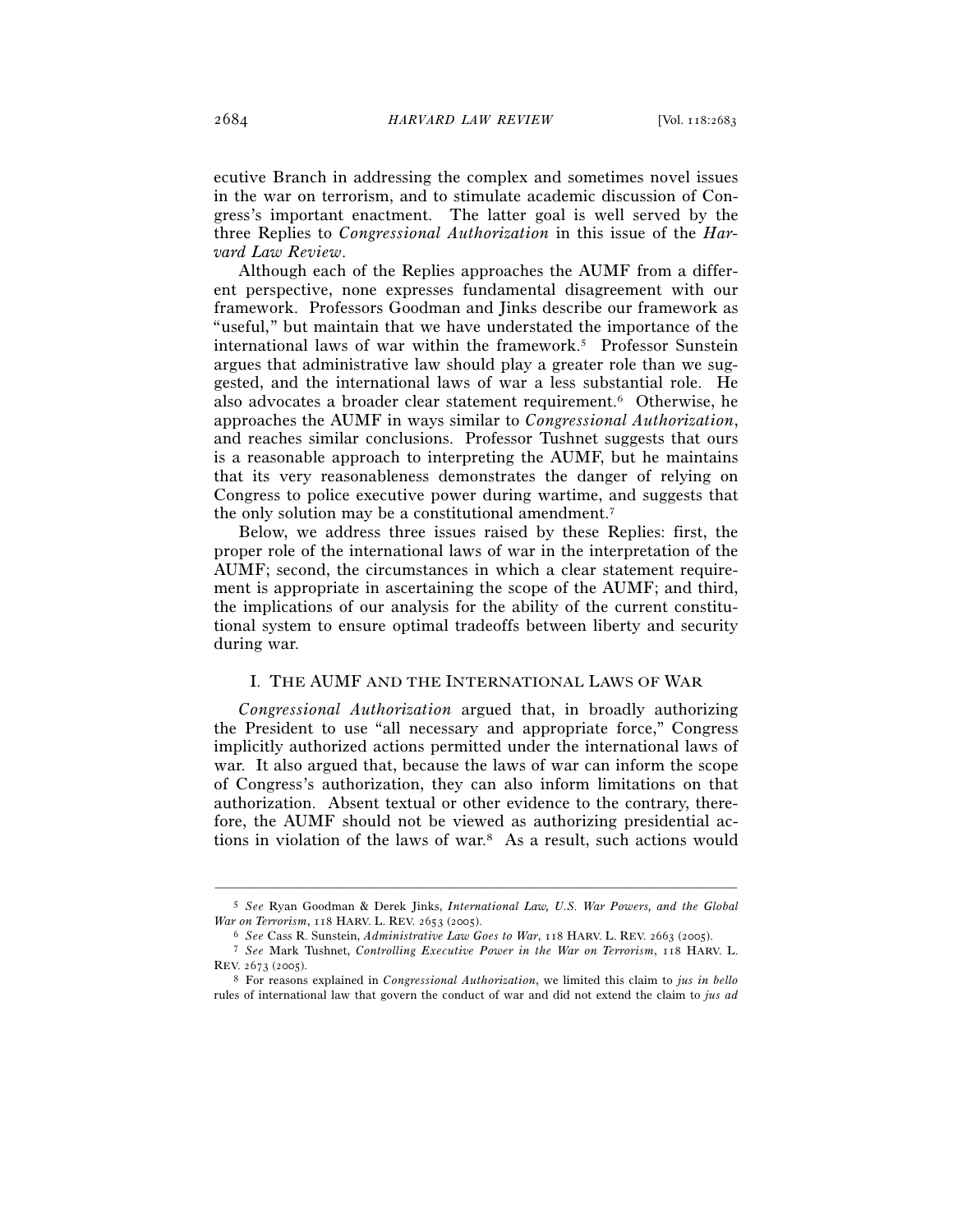be valid only if they fell within the independent constitutional authority of the President.

Professor Sunstein and Professors Goodman and Jinks take different, and conflicting, positions on the proper role of the international laws of war in our framework. While Professor Sunstein suggests that *Congressional Authorization* overstates the importance of the laws of war,[9](#page-3-0) Professors Goodman and Jinks contend that *Congressional Authorization* "systematically understate[s] the interpretive significance" of this body of law[.10](#page-3-1) We address these positions in turn.

## *A. Relevance*

In suggesting that the international laws of war should play a less significant role than the one we proposed in *Congressional Authorization*, Professor Sunstein states that "it is best to start with statutory text and more familiar administrative law principles."[11](#page-3-2) We agree with the beginning of this statement. The first two substantive parts of *Congressional Authorization* focus on the text of the AUMF, its drafting history, and its relationship to past authorizations of force.<sup>12</sup> We disagree, however, with Professor Sunstein's suggestion that "administrative law principles," particularly the *Chevron* doctrine, have logical priority over the international laws of war. As Professor Sunstein observes, *Chevron* deference is triggered only after a court determines, using the appropriate tools of statutory construction, that the statutory provision under consideration is silent or ambiguous[.13](#page-3-4) The international laws of war are one such tool for interpreting the AUMF and therefore would properly be considered under the first step of the *Chevron* doctrine, assuming, as Professor Sunstein contends, that doctrine applies to the AUMF.

The international laws of war reflect widely accepted background norms, relating to the very subject of the authorization (the use of force in international relations), against which Congress legislated[.14](#page-3-5)  In addition, there is a long tradition of both courts and presidents rely-

<sup>–––––––––––––––––––––––––––––––––––––––––––––––––––––––––––––</sup> *bellum* rules governing when nations can use force. *See* Bradley & Goldsmith, *supra* note 1, at

<span id="page-3-0"></span>

<span id="page-3-1"></span>

<span id="page-3-2"></span>

<span id="page-3-4"></span><span id="page-3-3"></span>

<sup>2089–91.&</sup>lt;br>
9 See Sunstein, *supra* note 6, at 2664.<br>
<sup>10</sup> Goodman & Jinks, *supra* note 5, at 2653.<br>
<sup>11</sup> Sunstein, *supra* note 6, at 2664 n.7.<br>
<sup>12</sup> See Bradley & Goldsmith, *supra* note 1, at 2056–83.<br>
<sup>13</sup> See Sunstein Ct. 1236, 1248 (2004); Chevron U.S.A. Inc. v. Natural Res. Def. Council, Inc., 467 U.S. 837, 843

<span id="page-3-5"></span>n.9 (1984). 14 *See* Bradley & Goldsmith, *supra* note 1, at 2091–92; *cf.* Sunstein, *supra* note 6, at 2664 n.<sup>7</sup> (noting that the laws of war might "furnish a set of principles, vindicated by tradition, against which authorizations for the use of force should be understood").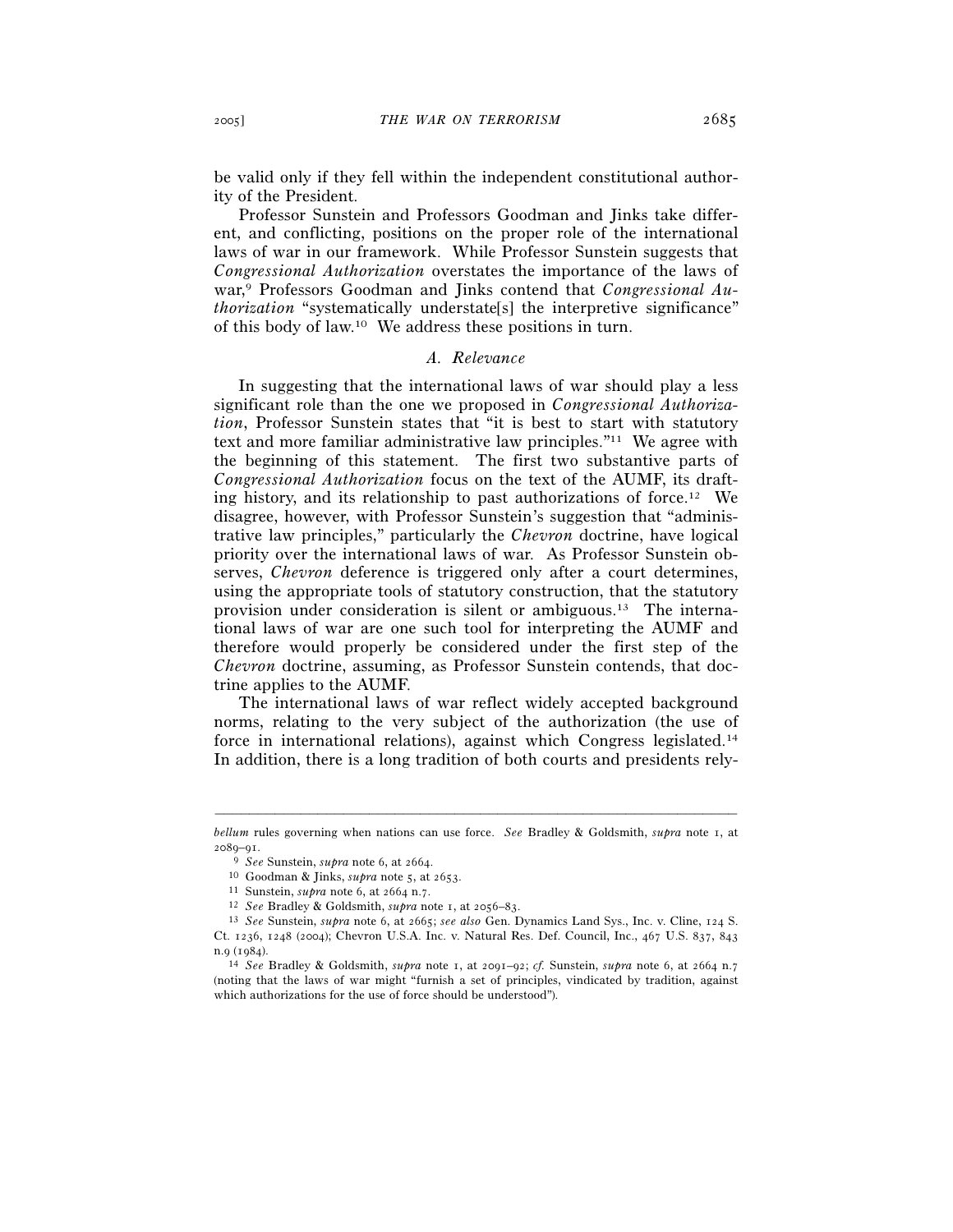ing on the laws of war to inform the President's wartime powers[.15](#page-4-0)  This consistent understanding during wartime is an especially relevant source of meaning because the AUMF purports to authorize presidential action in an area of concurrent presidential authority.[16](#page-4-1) Following in this tradition, the Supreme Court plurality in *Hamdi* properly looked to the laws of war in ascertaining the "necessary and appropriate" force that Congress authorized in the AUMF[.17](#page-4-2)

We believe that Professor Sunstein's resolution of the six hypotheticals that he poses at the outset of his Reply would be more nuanced and persuasive if he looked to the international laws of war in interpreting the AUMF. For example, Professor Sunstein states that the President's ability to use force against entities that have assisted al Qaeda only after the September 11 attacks poses a "difficult" issue, but he does not attempt to resolve it.[18](#page-4-3) As we explained in *Congressional Authorization*, the international law principles concerning cobelligerency provide useful guidance in resolving this issue.<sup>19</sup> In addition, Professor Sunstein simply asserts that the killing of an American citizen at a U.S. airport would not be a necessary and appropriate use of force under the AUMF[.20](#page-4-5) The international law rules concerning the use of force against unarmed and nonthreatening combatants, by

–––––––––––––––––––––––––––––––––––––––––––––––––––––––––––––

<span id="page-4-5"></span>20 *See* Sunstein, *supra* note 6, at 2668. It is unclear from Professor Sunstein's treatment of his hypotheticals how he views the "necessary and appropriate" language in the AUMF. For example, although he views that language as precluding the use of excessive force in his hypothetical concerning the killing of a U.S. citizen at a U.S. airport, he does not impose such a restriction on excessive force in resolving the other hypotheticals, such as his hypotheticals about invading Iraq based on the AUMF or detaining French citizens who provide financial support to organizations that support al Qaeda. *See id.* at 2667–68. As we explained in *Congressional Authorization*, we do not believe that Congress intended the phrase "necessary and appropriate" to operate as an independent textual restriction beyond its possible implicit reference to prior Executive Branch practice and the laws of war. *See* Bradley & Goldsmith, *supra* note 1, at 2081–82.

<span id="page-4-0"></span>

<span id="page-4-1"></span>

<span id="page-4-2"></span>

<span id="page-4-4"></span><span id="page-4-3"></span>

<sup>&</sup>lt;sup>15</sup> See Bradley & Goldsmith, *supra* note 1, at 2091–92.<br>
<sup>16</sup> See id. at 2086 n.160, 2100.<br>
<sup>17</sup> See Hamdi v. Rumsfeld, 124 S. Ct. 2633, 2641 (2004) (plurality opinion).<br>
<sup>18</sup> Sunstein, *supra* note 6, at 2667 & n.31.<br> more guidance than suggested by Professor Sunstein. He states that we emphasize that "the President could not use force against *nations or individuals* that cannot plausibly be connected with the attacks of September 11, 2001." Sunstein, *supra* note 6, at 2667 (emphasis added). This description omits the AUMF's reference to "organizations" with a connection to the September 11 attacks. Authorization for Use of Military Force, § 2(a), Pub. L. No. 107-40, 115 Stat. 224, 224 (2001). As *Congressional Authorization* explained, terrorist organizations with an adequately close post–September 11 connection to al Qaeda can properly be deemed part of an organization responsible for the attacks. *See* Bradley & Goldsmith, *supra* note 1, at 2110–12. The international law co-belligerency standard is relevant only as a guide for determining the adequacy of the connection. *See id.* at 2112.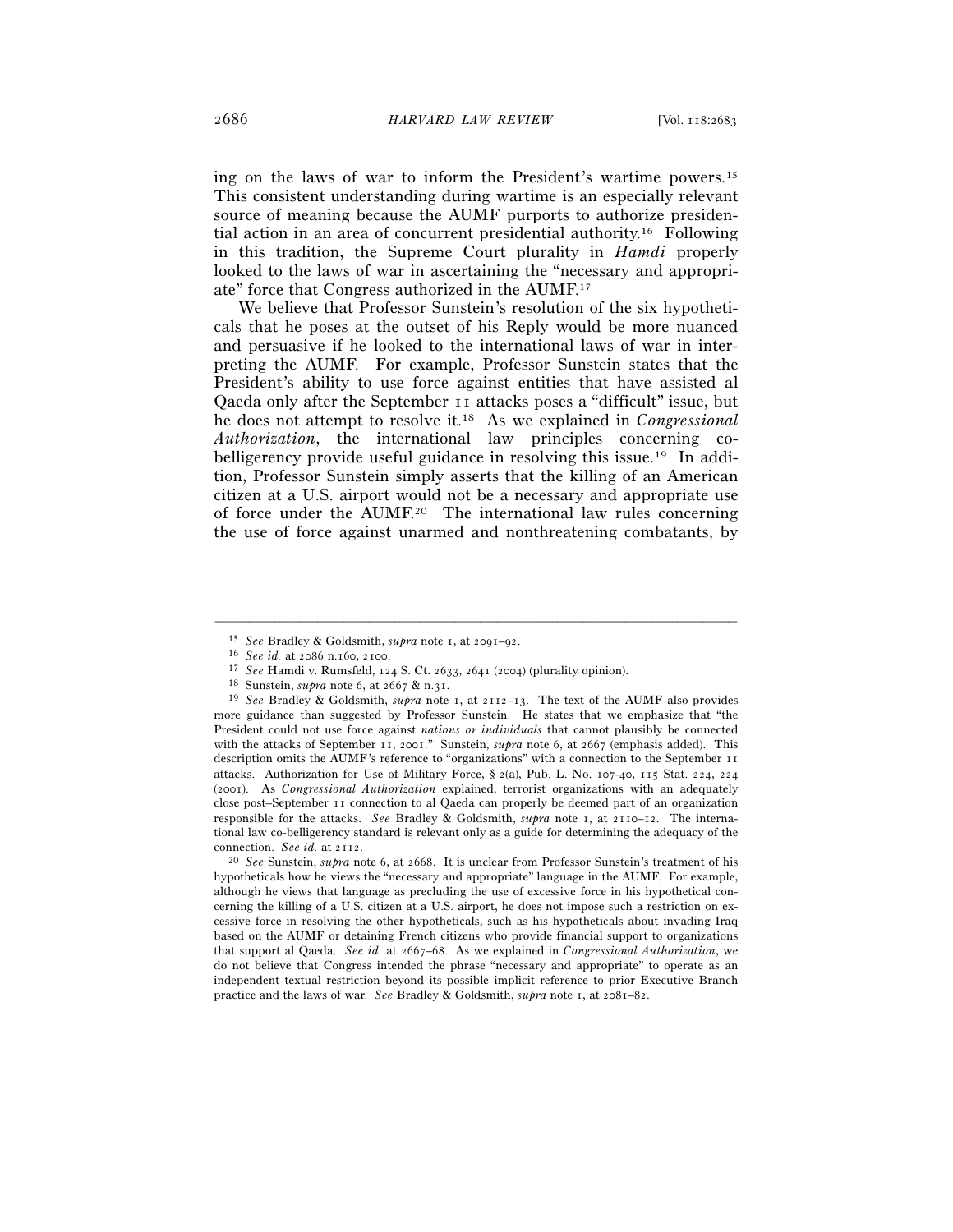contrast, provide more principled and refined justifications for his conclusion.[21](#page-5-0)

#### *B. Significance*

Professors Goodman and Jinks agree with us that the laws of war are relevant to interpreting the AUMF, but they contend that we have understated their significance.<sup>22</sup> First, they argue that the laws of war limit the class of individuals who can be subjected to the use of force more substantially than we suggested. Second, they argue that the President's power to detain enemy combatants is subject to a broader array of international law conditions than we suggested.

*1. Individuals Covered by the AUMF.* — Congress in the AUMF authorized the use of force against "organizations" connected to the September 11 attacks,<sup>23</sup> which uncontroversially includes al Oaeda. In *Congressional Authorization*, we argued that, when it is unclear whether an individual is a member of an organization covered by the AUMF, the law-of-war criteria for combatancy can help resolve the issue. For example, because international law treats civilians who "directly participate" in hostilities as combatants who can be targeted and detained, persons who directly participate in al Qaeda's terrorist activities against the United States should be viewed as covered by the AUMF[.24](#page-5-3)

Professors Goodman and Jinks argue that the direct participation standard is not merely a relevant consideration, it is the *only* relevant consideration[.25](#page-5-4) Under their analysis, the President would not have statutory authority to use force against or detain members of al Qaeda unless those members had directly participated in hostilities against the United States.[26](#page-5-5) They also suggest that many (and perhaps most)

<span id="page-5-0"></span>

<span id="page-5-1"></span>

<span id="page-5-2"></span>

<span id="page-5-3"></span>

<span id="page-5-5"></span><span id="page-5-4"></span>

<sup>&</sup>lt;sup>21</sup> See Bradley & Goldsmith, *supra* note 1, at 2120–21 n.325.<br>
<sup>22</sup> See Goodman & Jinks, *supra* note 5, at 2653.<br>
<sup>23</sup> See Authorization for Use of Military Force, § 2(a), 115 Stat. at 224.<br>
<sup>24</sup> See Bradley & Goldsmit standard is "precise," *id.* at 2655, and suffers from only "modest . . . definitional squabbles," *id.* at 2656. In its recent study on customary international law related to the laws of war, the International Committee of the Red Cross (ICRC), an organization expert in the laws of war and not unduly cautious about embracing progressive developments in customary international law, noted that "[a] precise definition of the term 'direct participation in hostilities' does not exist." I JEAN-MARIE HENCKAERTS & LOUISE DOSWALD-BECK, INT'L COMM. OF THE RED CROSS, CUSTOMARY INTERNATIONAL HUMANITARIAN LAW 22 (2005); *see also id.* (noting that state practice "gives little or no guidance on the interpretation of the term 'direct participation'"). U.S. military and academic commentators have similarly noted the unsettled nature of this standard. *See, e.g.*, Michael E. Guillory, *Civilianizing the Force: Is the United States Crossing the Rubicon?*, 51 A.F. L. REV. 111, 116–20 (2001); Lisa L. Turner & Lynn G. Norton, *Civilians at the Tip of the Spear*, 51 A.F. L. REV. 1, 28 (2001).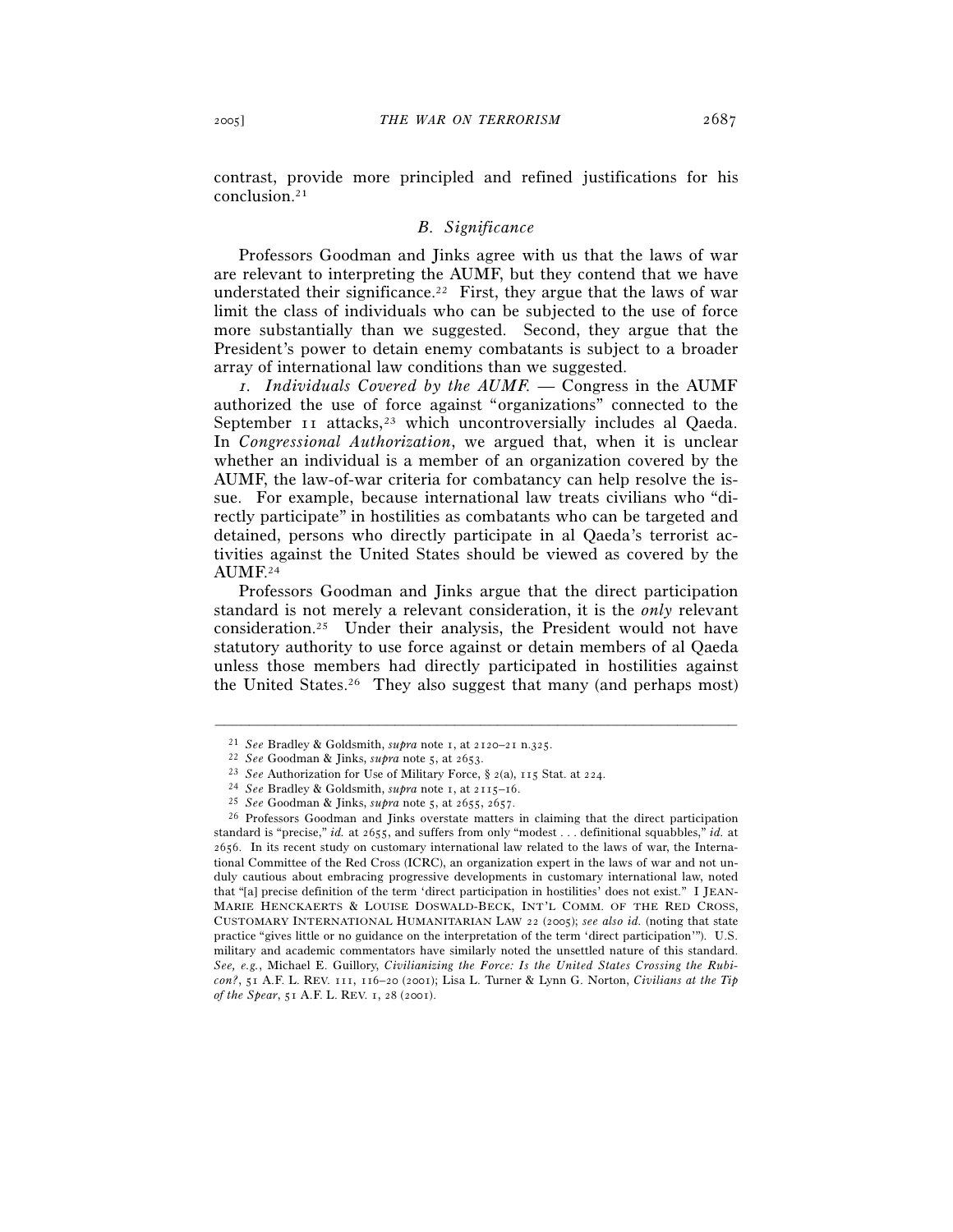members of al Qaeda do not meet this direct participation requirement.<sup>27</sup>

As an initial matter, although Professors Goodman and Jinks purport to rely on international law only for its "interpretive significance for the AUMF,["28](#page-6-1) their analysis loses sight of the AUMF. The class of individuals subject to the AUMF is not, as they suggest, a free-floating question of international law. The AUMF expressly authorizes the use of force "against those . . . organizations" responsible for "the terrorist attacks that occurred on September 11, 2001,["29](#page-6-2) a description that, as noted above, includes al Qaeda. As a result, individuals who are uncontroversially part of that organization — because, for example, they admit to being members, or because they carry out orders in the organization's chain of command — are covered by the AUMF regardless of whether they satisfy the direct participation standard[.30](#page-6-3)

Even if it were proper to disregard the AUMF's text, Professors Goodman and Jinks's insistence that direct participation is the only criterion for combatant status in the armed conflict against al Qaeda and related terrorist organizations is unsupported by the materials they cite and is inconsistent with standard assumptions underlying the laws of war. They assert that, under the laws of war, military force may be used against only two categories of individuals — lawful combatants and unlawful combatants — and, more importantly, that the latter category is limited to civilians who directly participate in hostilities[.31](#page-6-4)  As a result, Professors Goodman and Jinks contend that because members of al Qaeda do not qualify as lawful combatants, they are presumptively civilians and the United States cannot use force against them unless they directly participate in hostilities against the United States[.32](#page-6-5) Like any syllogism, the validity of this argument depends on its premise, and the premise here — that in an armed conflict between a state and a terrorist organization, the members of the terrorist organization are deemed civilians unless they directly participate in hostilities — is flawed. The only support Professors Goodman and Jinks offer for this premise is Article 51 of the First Additional Protocol to

<span id="page-6-0"></span>

<span id="page-6-2"></span><span id="page-6-1"></span>

<sup>27</sup> *See* Goodman & Jinks, *supra* note 5, at 2657–58. 28 *Id.* at 2654 n.5. 29 Authorization for Use of Military Force, Pub. L. No. 107-40, § 2(a), 115 Stat. 224, <sup>224</sup> (2001). 30 *See* Bradley & Goldsmith, *supra* note 1, at 2114–15. The authorization to use force against

<span id="page-6-3"></span><sup>&</sup>quot;nations" would not imply an authority to use force against all members of a nation because the international laws of war as applied to interstate conflicts specifically limit the use of force to a nation's armed forces and related direct participants in the war, and affirmatively immunize from attack civilian non-combatants. By contrast, international law does not specifically limit the use of force to only a subset of a militant terrorist organization, especially an organization that, like al

<span id="page-6-4"></span><sup>&</sup>lt;sup>31</sup> *See* Goodman & Jinks, *supra* note 5, at 2655.<br><sup>32</sup> *See id.* at 2657–58.

<span id="page-6-5"></span>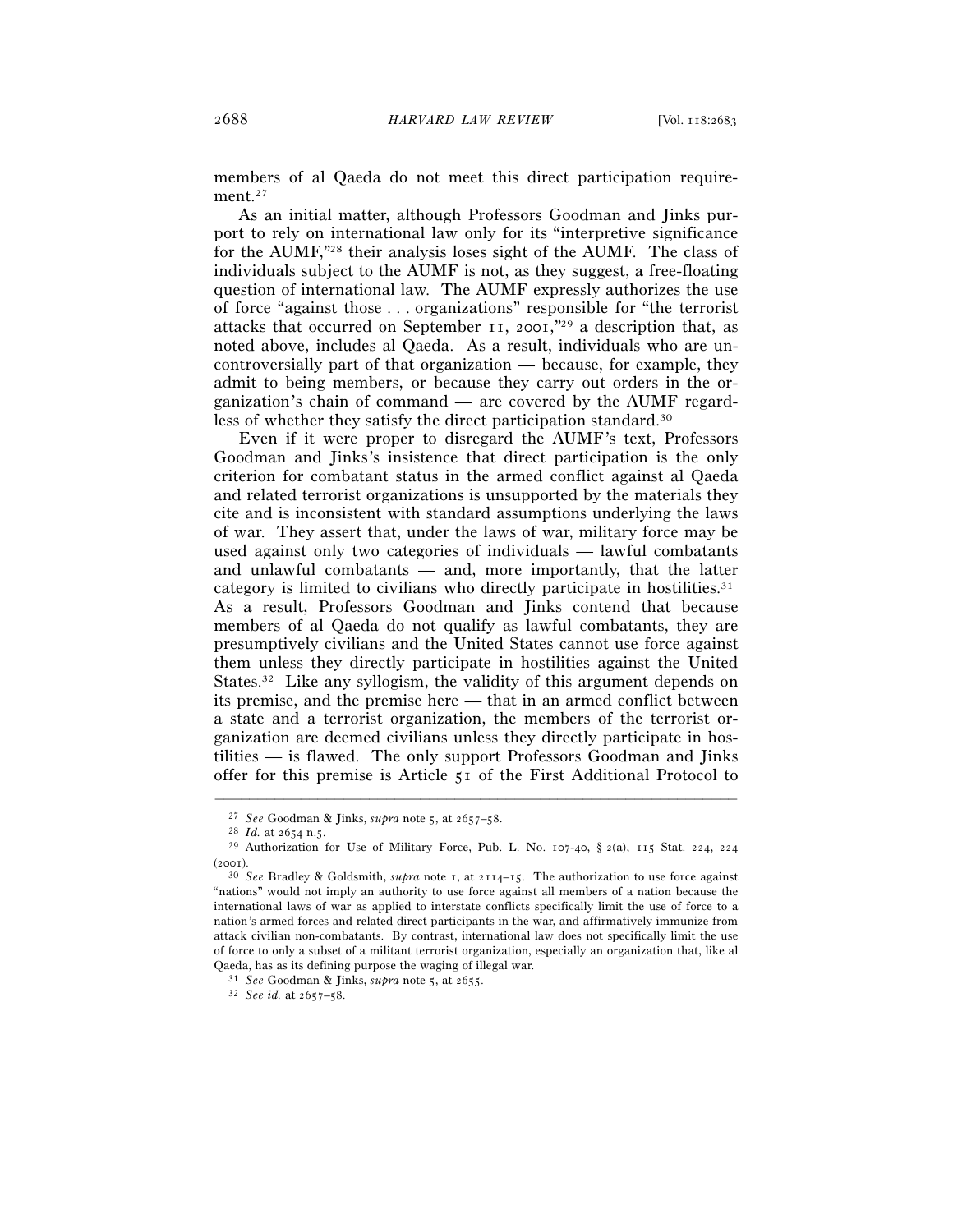the Geneva Conventions.<sup>33</sup> The United States, however, has not ratified that Protocol. Moreover, Article 51 does not state that everyone other than lawful combatants must be classified as civilians, let alone that members of a terrorist organization must be so classified. Rather, it merely states that civilians should receive certain protections "unless and for such time as they take a direct part in hostilities."[34](#page-7-1)

Professors Goodman and Jinks's approach is also inconsistent with standard assumptions underlying the laws of war. It is widely recognized that a nation involved in an armed conflict is permitted under the laws of war to use force against most of the enemy's armed forces, regardless of whether those forces meet the direct participation standard[.35](#page-7-2) By contrast, Professors Goodman and Jinks would disallow the use of force against most members of al Qaeda, even though al Qaeda is a military organization dedicated to waging illegal war. Under their proposed approach, al Qaeda military recruits training in Afghanistan could not be targeted or detained because these members of al Qaeda have not yet directly participated in hostilities.<sup>36</sup> Indeed, Professors Goodman and Jinks's analysis could lead to the absurd conclusion that even Osama bin Laden could not be targeted or detained, since, while he is the leader of al Qaeda, it could be argued that he has not directly participated in hostilities (or is no longer participating in them).[37](#page-7-4) In sum, Professors Goodman and Jinks's approach to armed conflicts would confer substantially more immunity from attack and detention on unlawful combatant groups than on the lawful armed

<span id="page-7-1"></span><span id="page-7-0"></span>

<sup>33</sup> *See id.* at 2655 nn.6–7. 34 Protocol Additional to the Geneva Conventions of 12 August 1949, and Relating to the Protection of Victims of International Armed Conflicts (Protocol I), *adopted* June 8, 1977, art. 51(3), 1125 U.N.T.S. 3, 26. The sources that Professors Goodman and Jinks cite concerning the scope of the direct participation test, *see* Goodman & Jinks, *supra* note 5, at 2655–57 nn.8–28, do not suggest that members of terrorist groups must be treated in an armed conflict as non-combatants unless they meet the test. Rather, these sources focus on the questions whether and when traditional civilian non-combatants can be deemed combatants because they directly participate in an armed conflict. 35 *See* Bradley & Goldsmith, *supra* note 1, at 2114 & n.300; *see also, e.g.*, YORAM DINSTEIN,

<span id="page-7-2"></span>THE CONDUCT OF HOSTILITIES UNDER THE LAW OF INTERNATIONAL ARMED CONFLICT 27 (2004) (noting that "[m]embers of the armed forces of a belligerent Party (except medical and religious personnel)" are considered combatants "even if their specific task is not linked to active hostilities" (citation omitted)); Knut Ipsen, *Combatants and Non-Combatants*, *in* THE HANDBOOK OF INTERNATIONAL HUMANITARIAN LAW 65, 66 (Dieter Fleck ed., 1995) ("[F]or members of the armed forces combatant status is the rule, while the classification of noncombatant status is an exception."). 36 *See* Goodman & Jinks, *supra* note 5, at 2657 (noting that "training" is not direct participa-

<span id="page-7-3"></span>tion (quoting W. Hays Parks, *Memorandum of Law: Executive Order 12333 and Assassination*, ARMY LAW., Dec. 1989, at 9 app. C)).<br><sup>37</sup> *Cf. id.* (articulating the direct participation test and concluding that "members [of the terror-

<span id="page-7-4"></span>ist group] conducting 'local intelligence, intermediate logistics, recruiting, [and] training' would retain their status as noncombatants" (second alteration in original) (quoting Parks, *supra* note 36, at  $\varphi$  app. C).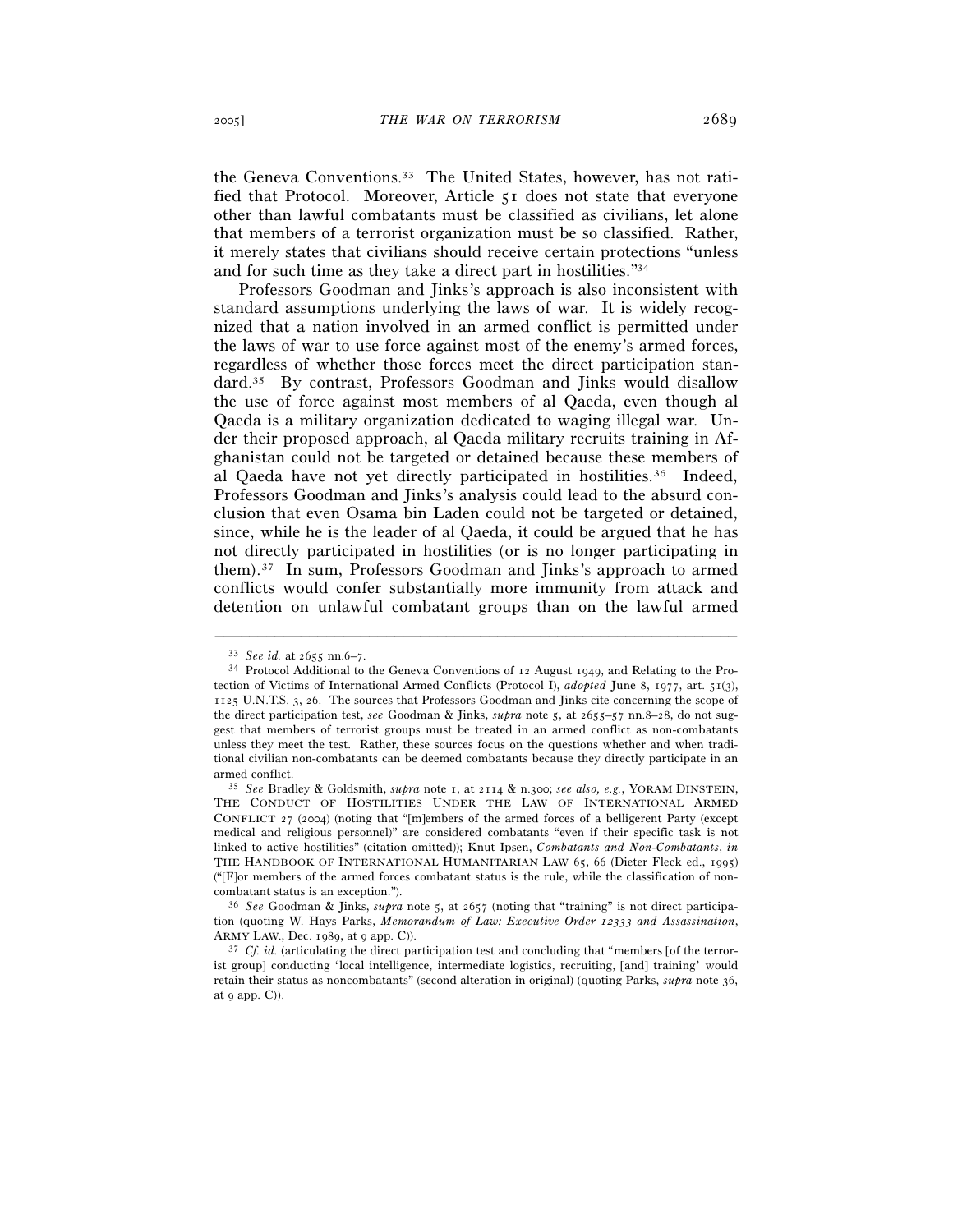forces of enemy nations — a result directly at odds with the usual assumptions of the laws of war and with common sense.<sup>38</sup>

*2. International Law Conditions.* — Professors Goodman and Jinks also claim that we have understated the extent to which international law imposes conditions on the President's authority to detain enemy combatants. In *Congressional Authorization*, we argued that the President's violation of the laws of war would not negate authority otherwise implicitly conferred by the AUMF (such as the power to detain enemy combatants) unless the law-of-war rule in question were a condition, under international law, of that authority[.39](#page-8-1) Professors Goodman and Jinks agree with this claim, but they contend that there will be a wide range of international law conditions that might be relevant to actions taken under the AUMF.

*Congressional Authorization* did not purport to make a quantitative assessment of the number of international law rules that are, or are not, conditions. We did argue, and Professors Goodman and Jinks do not appear to dispute[,40](#page-8-2) that Article 5 of the Third Geneva Convention (which calls for hearings before competent tribunals when there is doubt about whether a captured belligerent qualifies as a prisoner of war<sup>41</sup>) is not framed as a condition on the power to detain.<sup>42</sup> We also suggested that several other provisions in the Third Geneva Convention, such as access to a canteen, should not be viewed as conditions on the detention power,<sup>43</sup> but we made no other specific claims. As a result, although Professors Goodman and Jinks phrase this portion of their Reply as if it were a disagreement with our analysis, the basis for their disagreement is unclear.

Without engaging in a point-by-point assessment of the various rules they cite, we would emphasize that the rules must actually apply to terrorist combatants for them to operate as conditions on presidential action under the AUMF. Yet Professors Goodman and Jinks never establish that the various international law rules they cite actually do apply in the conflict between the United States and terrorists covered by the AUMF. For example, they assume without any argument or

<span id="page-8-0"></span><sup>38</sup> *Cf.* A.P.V. ROGERS, LAW ON THE BATTLEFIELD 33 (2d ed. 2004) (noting that "there is a strong argument that if a person belongs to a group of guerrilla fighters that carries out attacks on opposing armed forces," and the group does not conduct its operations in accordance with the laws of war, "he may be considered to have forfeited his civilian status for the duration *of his membership of, or participation in the actions of,* that group" (emphasis added)).

<span id="page-8-1"></span>

<span id="page-8-3"></span><span id="page-8-2"></span>

<sup>&</sup>lt;sup>39</sup> See Bradley & Goldsmith, *supra* note 1, at 2094–96.<br><sup>40</sup> See Goodman & Jinks, *supra* note 5, at 2660 n.39.<br><sup>41</sup> See Geneva Convention Relative to the Treatment of Prisoners of War of August 12, 1949, *opened for signature* Aug. 12, 1949, art. 5, 6 U.S.T. 3316, 3322–24, 75 U.N.T.S. 135, 140–42 [here-

<span id="page-8-4"></span>inafter Third Geneva Convention]. 42 *See* Bradley & Goldsmith, *supra* note 1, at 2095–96. 43 *See id.* at 2095.

<span id="page-8-5"></span>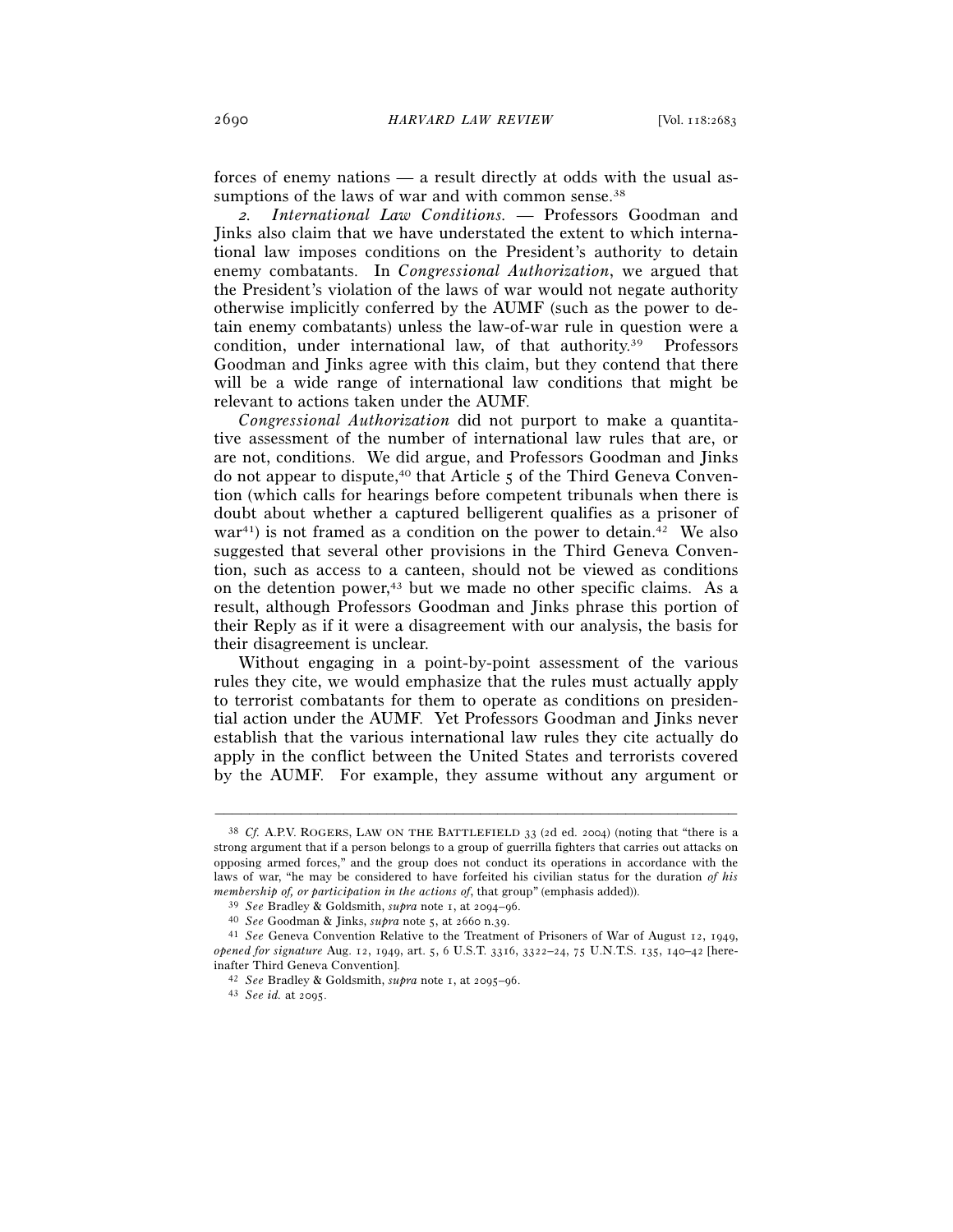qualification that the Third Geneva Convention (governing the treatment of prisoners of war) and the Fourth Geneva Convention<sup>44</sup> (governing the treatment of "civilians") apply in this conflict.<sup>45</sup> The basis for this assumption is never specified, and in the unqualified fashion in which it is suggested by Professors Goodman and Jinks it is very likely wrong. Among other things, Common Article 2 of these Conventions appears to preclude their applicability to conflicts with non-state terrorist organizations. It provides that the Geneva Conventions "shall apply to . . . any . . . armed conflict which may arise *between two or more of the High Contracting Parties*.["46](#page-9-2) Al Qaeda is not a state, much less a high contracting party to the Geneva Conventions. Common Article 2 also applies the Geneva Conventions to a non-party Power that "accepts and applies the provisions thereof."<sup>47</sup> It is doubtful that al Qaeda is a "Power" within the meaning of Common Article 2, but even if it were, it does not accept and apply the Conventions[.48](#page-9-4)  For these reasons, the President appears to have correctly concluded that al Qaeda is not a party to the Third Geneva Convention and is therefore not covered by it.[49](#page-9-5)

48 Nor does it matter, for purposes of Common Article 2, that al Qaeda may have been fighting in conjunction with the Afghan Taliban forces, who we can assume (as President Bush determined) are covered by the Geneva Conventions. Common Article 2 states that, "[a]lthough one of the Powers in conflict may not be a party to the present Convention, the Powers who are parties thereto shall remain bound by it in their mutual relations." *Id.* This provision makes clear that even when two states fight together against a third state in a traditional armed conflict, the third state is bound by the Geneva Conventions only vis-à-vis the enemy that is a party to the Geneva Conventions, not with respect to the enemy that is not a party to the Conventions. *See, e.g.*, MORRIS GREENSPAN, THE MODERN LAW OF LAND WARFARE 68, 97 (1959); HOWARD S. LEVIE, PRISONERS OF WAR IN INTERNATIONAL ARMED CONFLICTS 24–25 (U.S. Naval War Coll., Int'l Law Studies Vol. 59, 1979). At a minimum, the same rule should apply when the nonparty armed forces are members of a terrorist organization. In addition, al Qaeda probably cannot benefit from Article 4 of the Third Geneva Convention, which provides that militias and other volunteer corps that "belong[] to a Party to the conflict" can qualify as prisoners of war under the Convention if they satisfy the four traditional prerequisites for lawful combatancy. *See* Third Geneva Convention, *supra* note 41, art. 4(a)(2), 6 U.S.T. at 3320, 75 U.N.T.S. at 138. Because it is unlikely that al Qaeda "belongs to" Afghanistan (which is a Party to the conflict), one need not even reach the issue whether it has satisfied the four traditional criteria (which, as Professors Goodman and Jinks acknowledge, it almost certainly has not, *see* Goodman & Jinks, *supra*

<span id="page-9-5"></span>note 5, at 2657).<br><sup>49</sup> *See* Office of the White House Press Sec'y, Fact Sheet: Status of Detainees at Guantanamo (Feb. 7, 2002), http://www.whitehouse.gov/news/releases/2002/02/20020207-13.html. Professors Goodman and Jinks suggest that President Bush has "determine[d] that [the law of armed conflict] is inapplicable to the conflict" against terrorists and that the Executive Branch is not using the law-of-war framework. Goodman & Jinks, *supra* note 5, at 2659 n.35. In fact, President Bush simply determined that the Third Geneva Convention did not apply to the conflict with al Qaeda

<span id="page-9-0"></span><sup>–––––––––––––––––––––––––––––––––––––––––––––––––––––––––––––</sup> 44 Geneva Convention Relative to the Protection of Civilian Persons in Time of War of August 12, 1949, opened for signature Aug. 12, 1949, art 79, 6 U.S.T. 3517, 75 U.N.T.S. 287.<br><sup>45</sup> See Goodman & Jinks, *supra* note 5, at 2659–61.<br><sup>46</sup> Third Geneva Convention, *supra* note 41, art. 2, 6 U.S.T. at 3318, 75 U.N.T

<span id="page-9-2"></span><span id="page-9-1"></span>

phasis added). 47 *Id.*

<span id="page-9-4"></span><span id="page-9-3"></span>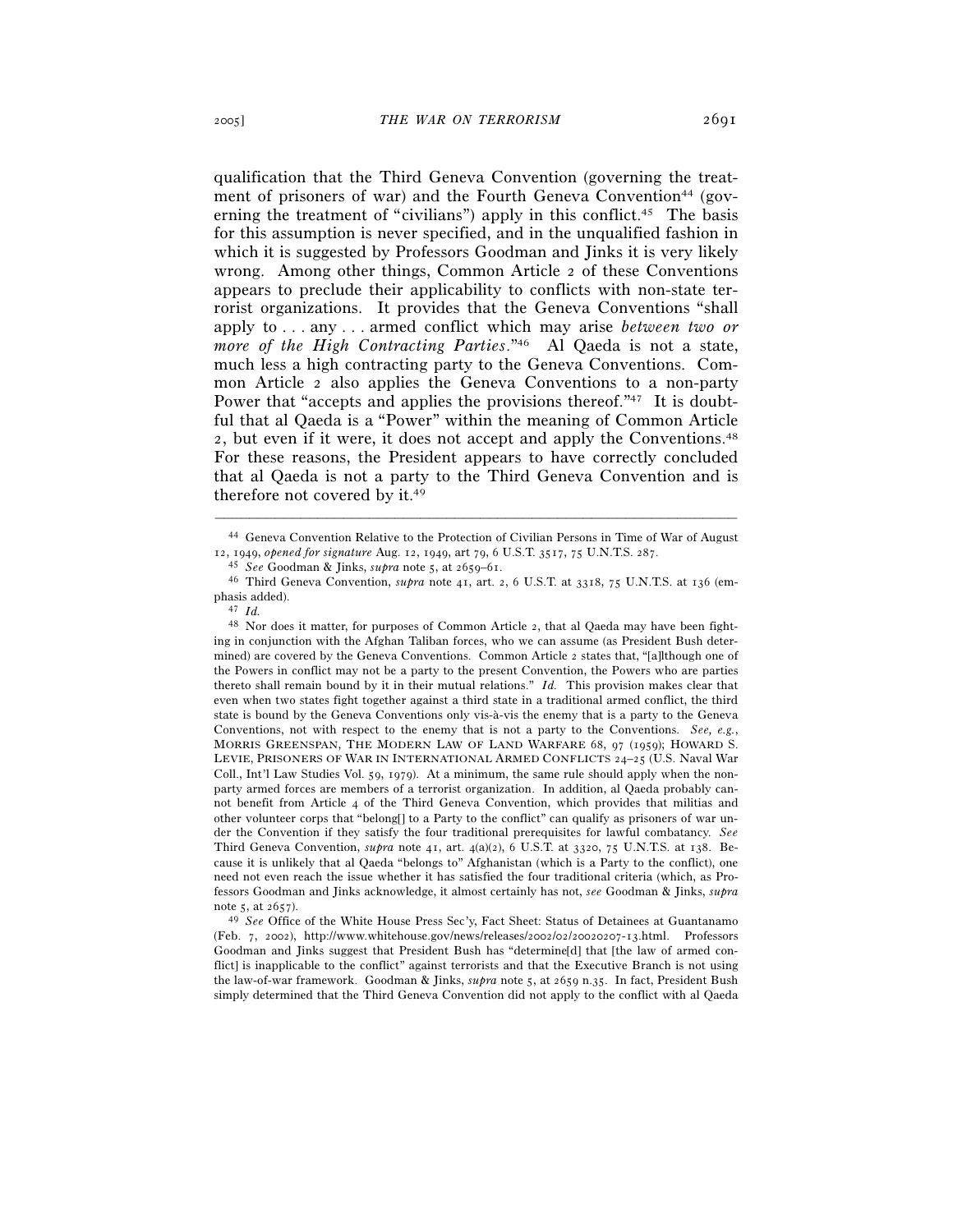## II. CLEAR STATEMENT REQUIREMENT

*Congressional Authorization* analyzed at length when a clear statement requirement would be appropriate in interpreting the AUMF[.50](#page-10-0) It concluded that a clear statement requirement is warranted for presidential wartime actions that restrict the liberty of noncombatants in the United States, but not for presidential actions that restrict the liberty of combatants.[51](#page-10-1)

Professor Sunstein proposes a different clear statement requirement. Specifically, he contends that, although the President should receive *Chevron* deference when he interprets the AUMF, "if the President is infringing on *constitutionally sensitive interests*, the AUMF must be construed narrowly, whatever the President says.["52](#page-10-2) He also claims that, in interpreting the AUMF, "liberty should always receive the benefit of the doubt."[53](#page-10-3)

In our view, this formulation is overly broad and indeterminate. It is unclear what the phrase "constitutionally sensitive interests" (and the related phrases that Professor Sunstein uses in his Repl[y54\)](#page-10-4) entails. For example, Professor Sunstein does not explain whether his clear statement requirement is limited to constructions of the AUMF that violate constitutional rights, or whether it also applies to constructions that raise constitutional questions or, even more broadly, to constructions that implicate constitutional values. It is also unclear what Professor Sunstein means by "liberty."[55](#page-10-5) Most presidential actions under the AUMF will affect liberty, and many of these actions might also affect constitutionally sensitive interests, especially if they are directed against U.S. citizens. For example, if the President orders the bombing or detention of enemy combatants covered by the AUMF in Afghanistan, that action will have a significant effect on the liberty of those combatants and may (especially if they are U.S. citizens) implicate constitutionally sensitive interests. Yet we doubt that Professor Sunstein

and that Taliban detainees did not qualify under the Convention for prisoner-of-war status. *See* Office of the White House Press Sec'y, *supra*; *see also* William H. Taft, IV, *The Law of Armed Conflict After 9/11: Some Salient Features*, 28 YALE J. INT'L L. 319, 320 (2003) (then–Legal Adviser to the U.S. State Department stating that "[t]he body of the law of armed conflict would thus apply — and, from a U.S. perspective, there was never a question of not applying the law, or of stepping away from international rules").<br>
<sup>50</sup> See Bradley & Goldsmith, *supra* note 1, at 2102–06.<br>
<sup>51</sup> See id. at 2106.<br>
<sup>52</sup> Sunstein, *supra* note 6, at 2664 (emphasis added).<br>
<sup>53</sup> Id. at 2672.<br>
<sup>54</sup> Professor Suns

<span id="page-10-0"></span>

<span id="page-10-1"></span>

<span id="page-10-2"></span>

<span id="page-10-4"></span><span id="page-10-3"></span>

clear whether the different formulations all have the same meaning. *Compare id.* at 2664 ("constitutionally sensitive interests"), *with id.* at 2669 ("constitutionally protected interests"), *and id.* at 2672 ("constitutionally sensitive rights").

<span id="page-10-5"></span><sup>55</sup> *See id.* at 2668–70.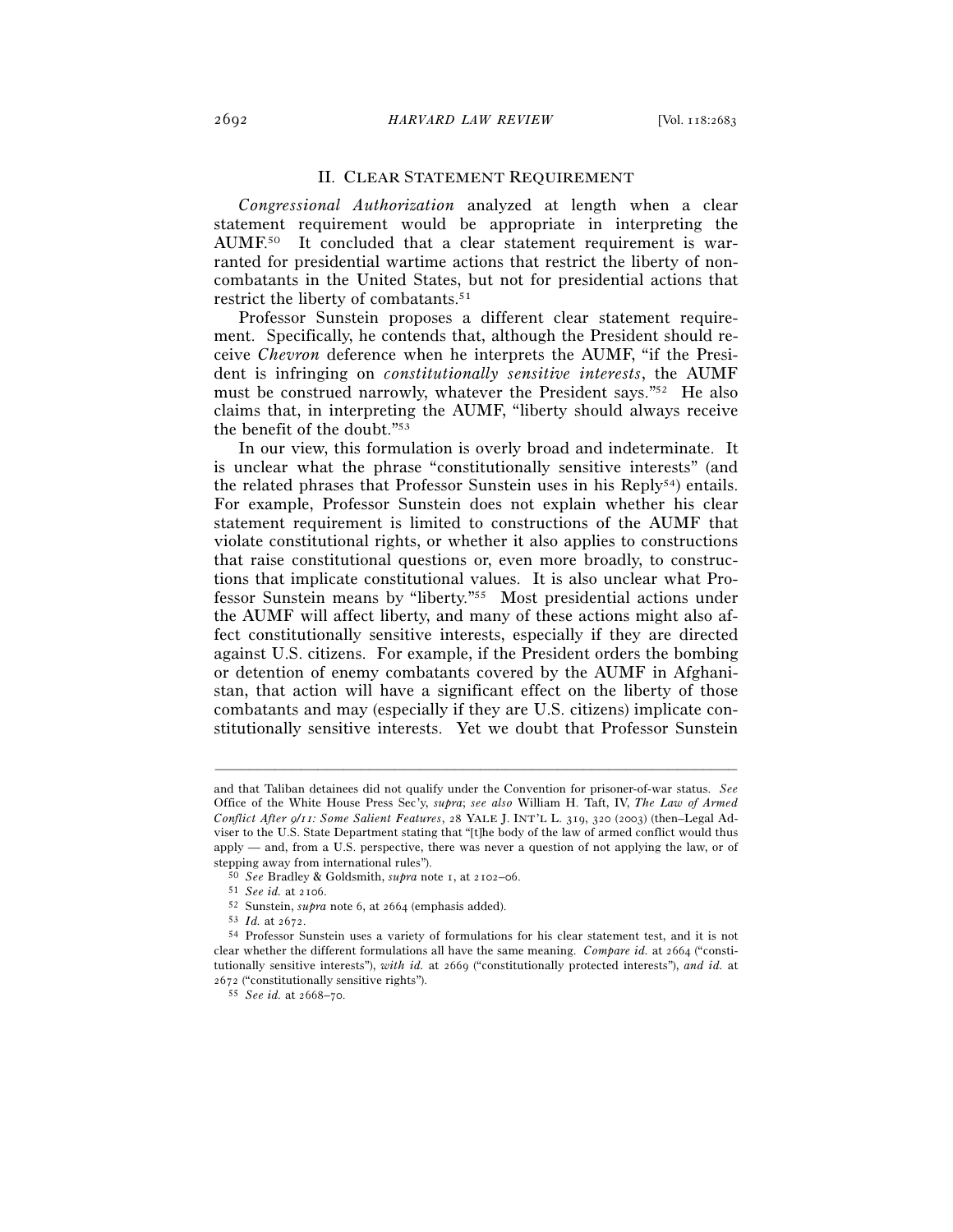believes Congress should be required to enact additional legislation beyond the AUMF before the President could bomb or detain enemy combatants in Afghanistan. Indeed, the Court in *Hamdi* implicitly held that such additional legislation was unnecessary.<sup>[56](#page-11-0)</sup>

*Congressional Authorization* argued that the relevant precedent supports a more precise trigger for the clear statement requirement: the requirement should apply when presidential actions under the AUMF restrict the liberty of non-combatants in the United States, but not when they restrict the liberty of combatants[.57](#page-11-1) The Supreme Court in *Duncan v. Kahanamoku*[58](#page-11-2) and *Ex parte Endo*[59](#page-11-3) applied a clear statement requirement in the context of presidential actions against civilian non-combatants, but suggested that the same requirement would not apply if the President engaged in traditional military functions against combatants[.60](#page-11-4) By contrast, in *Ex parte Quirin*, [61 t](#page-11-5)he Court did not apply a clear statement requirement, even though the case involved the detention and trial of a U.S. citizen — practices that restricted liberty and presumably implicated constitutionally sensitive interests. Similarly, the plurality in *Hamdi* did not purport to apply a clear statement requirement, even though the case involved the detention of a U.S. citizen in the United States.<sup>62</sup> The central difference between *Duncan* and *Endo* on the one hand, and *Quirin* and *Hamdi* on the other, is that the latter cases involved actions taken against combatants.

<span id="page-11-0"></span><sup>–––––––––––––––––––––––––––––––––––––––––––––––––––––––––––––</sup> 56 *See* Hamdi v. Rumsfeld, 124 S. Ct. 2633, 2640–42 (2004) (plurality opinion) (interpreting the AUMF as authorizing detention of U.S. citizen enemy combatants captured in Afghanistan).<br><sup>57</sup> *See* Bradley & Goldsmith, *supra* note 1, at 2105–06.<br><sup>58</sup> 327 U.S. 304 (1946).<br><sup>59</sup> 323 U.S. 283 (1944).

<span id="page-11-1"></span>

<span id="page-11-2"></span>

<span id="page-11-4"></span><span id="page-11-3"></span>

<sup>59</sup> <sup>323</sup> U.S. 283 (1944). 60 *See Duncan*, 327 U.S. at 310; *Endo*, 323 U.S. at 300–04; *see also* Bradley & Goldsmith, *supra* note 1, at 2104–05. Professor Sunstein also relies on a district court decision by Judge Learned Hand, *Masses Publishing Co. v. Patten*, 244 F. 535 (S.D.N.Y. 1917). *See* Sunstein, *supra* note 6, at 2669. In *Masses*, the court held that in the absence of specific congressional authorization, the Executive Branch could not interfere with U.S. mail in an effort to stop antiwar propaganda during World War I. 244 F. at  $536, 539-41, 543$ . This decision is consistent with our position that a clear statement requirement is appropriate during wartime when the President takes action to restrict the liberty of non-combatants in the United States. It is also worth noting that the relevant government actor in *Masses* was the Postmaster General, whose authority, the court noted, was entirely derived from statute. *Id.* at 538 ("The defendant's authority is based upon the act of Congress, and the intention of that act is the single measure of that authority."). The decision therefore does not speak to situations in which the President is acting pursuant to independent constitutional authority.<br>
<sup>61</sup> 317 U.S. 1 (1942).<br>
<sup>62</sup> Professor Sunstein asserts that the plurality implicitly and correctly found in the AUMF a

<span id="page-11-6"></span><span id="page-11-5"></span>

clear statement authorizing detention of U.S. citizens, *see* Sunstein, *supra* note 6, at 2670, but his interpretation of the plurality opinion can only be sustained if one adopts a weak version of the clear statement requirement — so weak, in fact, that it is not apparent what work the clear statement requirement is doing. The AUMF, after all, does not even refer to detention, let alone the detention of U.S. citizens, which was the presidential action at issue in *Hamdi*.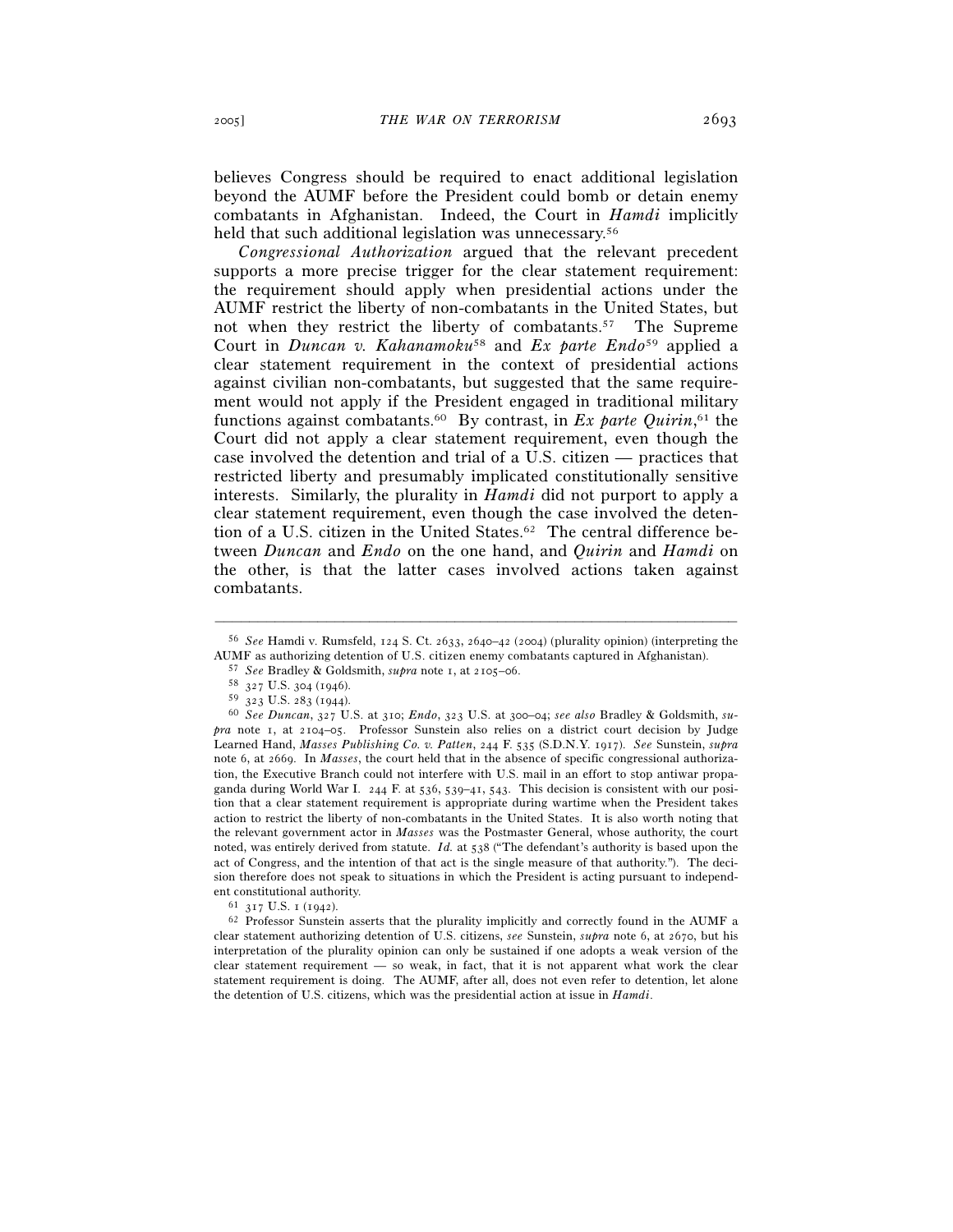In sum, the clear statement requirement outlined in *Congressional Authorization* provides better guidance to courts and the Executive Branch than the one proposed by Professor Sunstein, and is consistent with *Hamdi* and prior Supreme Court decisions regulating presidential power during wartime.

## III. CONSTITUTIONAL DESIGN

Professor Tushnet suggests that our framework is premised on a separation-of-powers model for supervising presidential power, by which he means that it assumes that Congress is the primary agent for policing Executive Branch wartime action and ensuring that the President makes optimal wartime tradeoffs between liberty and security. He contends that the framework "indirectly challenge[s] the adequacy" of this model because it shows that the AUMF can reasonably be interpreted to authorize actions in the United States that threaten the liberties of U.S. citizens.[63](#page-12-0) He also expresses doubt about whether the principal alternative model — a judicial-review model in which courts are charged with controlling political branch excesses during wartime — is any better, given the tendency of courts to defer to the political branches[.64](#page-12-1) He concludes his Reply by suggesting the possibility of amending the Constitution in order to address the problem of protecting liberty during wartime.[65](#page-12-2)

Professor Tushnet's questions about constitutional design, while thought-provoking, are beyond the scope of our project. Ultimately, *Congressional Authorization* is about how to interpret the AUMF within the context of our current constitutional system, not how to design a system that would best regulate the conduct of war. We do, however, have several observations about Professor Tushnet's analysis.

First, Professor Tushnet appears to overstate the dichotomy between the separation-of-powers and judicial-review models. These models have never been mutually exclusive means of regulating presidential action during wartime. For example, although the Supreme Court has never invalidated a presidential wartime action that it concluded was authorized by Congress,<sup>66</sup> it has sometimes exercised searching judicial review to conclude that a seemingly authorized Ex-

<span id="page-12-0"></span>

<span id="page-12-1"></span>

<span id="page-12-3"></span><span id="page-12-2"></span>

<sup>63</sup> *See* Tushnet, *supra* note 7, at 2675. 64 *See id.* at 2679–80. 65 *Id.* at 2680–82. 66 The Court in *Ex parte Milligan*, 71 U.S. (4 Wall.) 2 (1866), stated that Congress could not authorize military commissions to try non-combatant civilians where civilian courts were open, *id.* at  $121-22$ , but as the dissent there pointed out, this statement was dicta because Congress had in fact *prohibited*, not *authorized*, the use of military commissions. *See id.* at 136 (Chase, C.J., dissenting).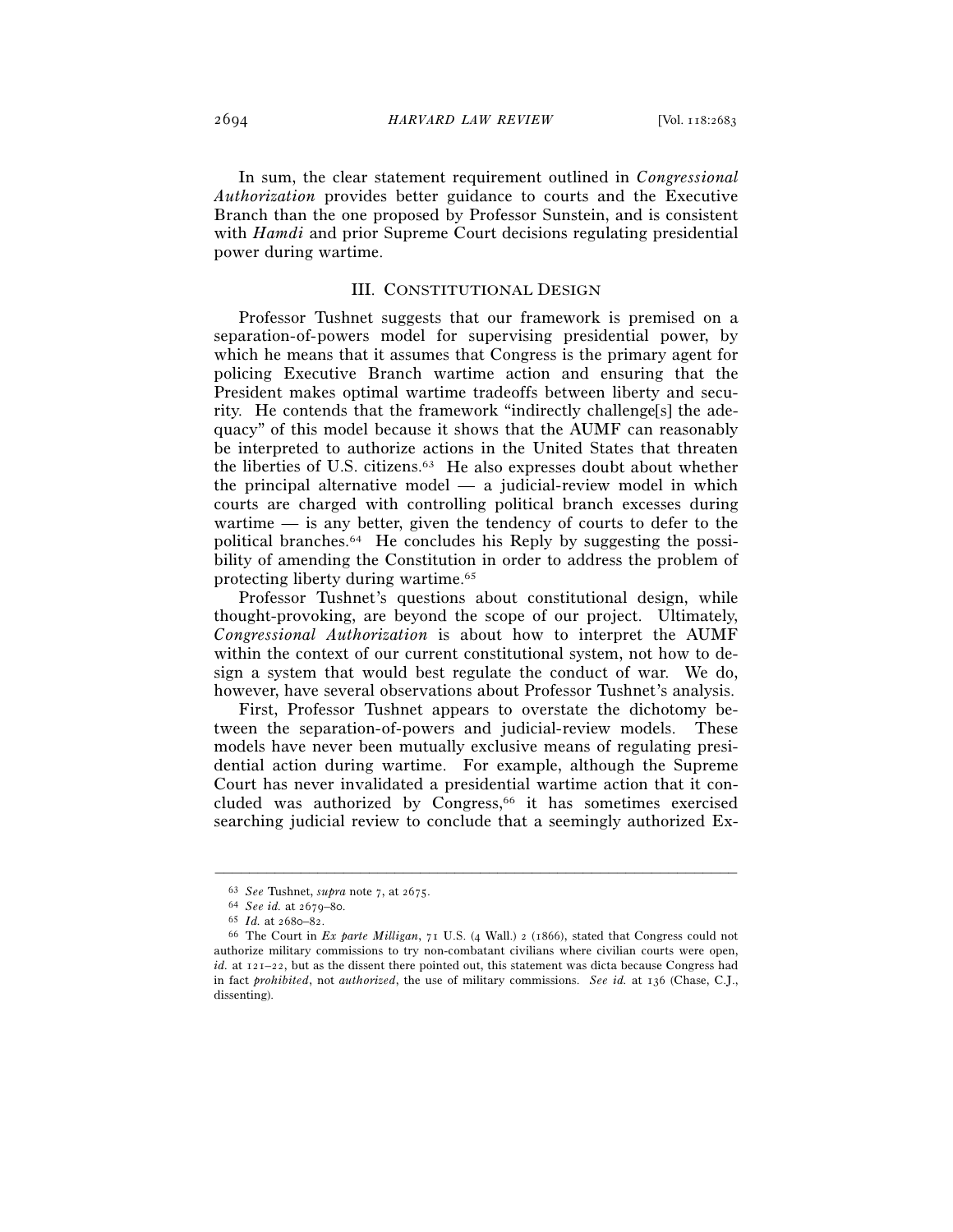ecutive Branch action was not in fact authorized[.67](#page-13-0) The interpretive tools that the Court has employed in these cases — such as requiring a clear statement before construing a statute to authorize presidential acts that impinge on the rights of U.S. citizen non-combatants — are important aspects of our framework for interpreting the AUM[F.68](#page-13-1)  Furthermore, the mere possibility of judicial review can have important effects on Executive Branch action, as evidenced by the Executive Branch's decision to confer additional procedural rights on enemy combatants after the Supreme Court granted certiorari in *Hamdi* and *Rasul* last Term and especially after the Court made clear in those decisions that it would exercise judicial review over the Executive's ac-tions.<sup>[69](#page-13-2)</sup>

Second, we believe that Professor Tushnet's concerns stem from an unduly narrow conception of the limitations in our framework on the scope of Congress's authorization in the AUMF. He maintains that our framework's "only operative limitation" on the AUMF is the September 11 nexus requirement.[70](#page-13-3) But *Congressional Authorization* identifies many other important limits on what Congress authorized in the AUMF, including the international laws of war, traditional practice, the clear statement requirement for action against noncombatants in the United States, and habeas corpus review, which includes an independent judicial assessment of, among other things, the procedural adequacy of presidential determinations related to the de-tention, and possibly the trial, of enemy combatants.<sup>[71](#page-13-4)</sup>

These factors preclude an interpretation of the AUMF that would authorize Professor Tushnet's hypothetical mass detention of Arab American males in the United States.<sup>72</sup> Since the AUMF only authorizes the use of force against "nations, organizations, or persons" with a connection to the September 11 attacks,[73](#page-13-6) it would not authorize the detention of Arab American males who do not have, and are not members of an organization that has, such a connection. Independent of this textual limitation, the hypothesized mass detention would restrict

<span id="page-13-0"></span><sup>67</sup> Two examples are *Duncan* and *Endo*. A third example is *Youngstown Sheet & Tube Co. v. Sawyer*, 343 U.S. 579 (1952), in which the government and the dissent argued that the President was simply taking care to execute an array of congressional statutes related to national security. See id. at 701 (Vinson, C.J., dissenting).<br>
68 See Bradley & Goldsmith, *supra* note 1, at 2102–06.<br>
69 See id. at 2126–27.<br>
70 Tushnet, *supra* note 7, at 2675.<br>
71 See Bradley & Goldsmith, *supra* note 1, at 2122; *see* 

<span id="page-13-1"></span>

<span id="page-13-2"></span>

<span id="page-13-4"></span><span id="page-13-3"></span>

<sup>2633</sup>, 2636–39 (2004) (plurality opinion) (allowing a U.S. citizen detained in the United States as an enemy combatant to challenge the factual basis for his designation through a writ of habeas

<span id="page-13-6"></span><span id="page-13-5"></span>

corpus). 72 *See* Tushnet, *supra* note 7, at 2673. 73 Authorization for Use of Military Force, Pub. L. No. 107-40, § 2(a), 115 Stat. 224, <sup>224</sup>  $(2001)$ .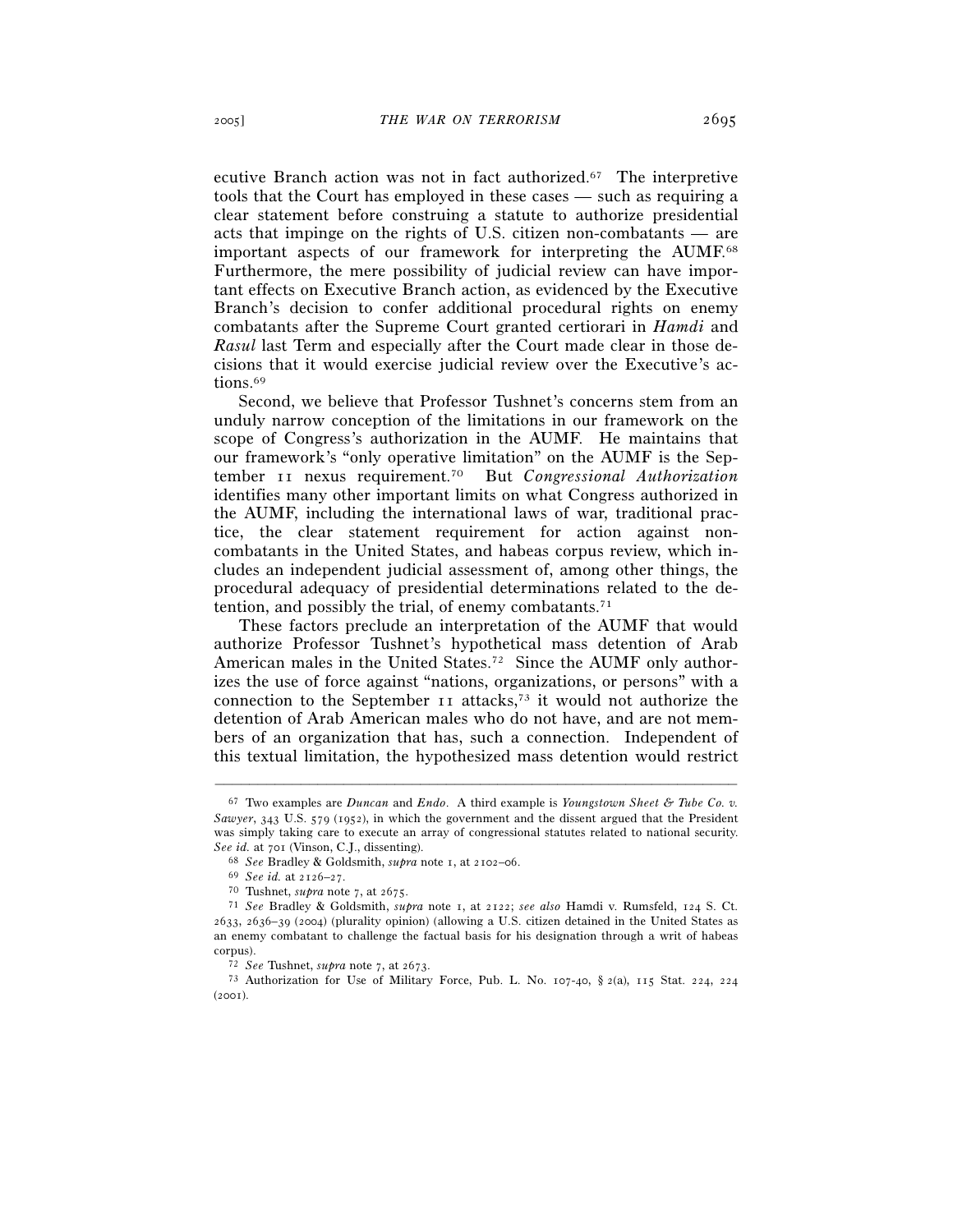the liberty of non-combatants in the United States, and thus should not be viewed as authorized by Congress absent a clear statement.

Professor Tushnet discounts these limitations, and focuses instead on the past Executive Branch practice of interning civilians in the United States — most notably, the exclusion and internment of Japanese Americans during World War II[.74](#page-14-0) Since our framework contemplates that Executive Branch practice in prior wars informs the meaning of the AUMF, he concludes that it is plausible within our framework to view the AUMF as authorizing his hypothesized detention. Professor Tushnet's conclusion, however, cannot survive other elements of the framework, which, as just noted, rule out the possibility of the hypothesized mass detention. Moreover, even considering Executive Branch practice alone, his conclusion would not follow. The reason that Executive Branch practice is relevant to interpreting the AUMF is that Congress legislates against the backdrop of that practice and, absent evidence to the contrary, is presumed to accept it.[75](#page-14-1) Congress, however, cannot plausibly be viewed as having approved the practice of excluding and interning Japanese Americans during World War II. To the contrary, Congress has made clear that it disapproves of that internment. In 1988, it "acknowledge[d] the fundamental injustice of the evacuation, relocation, and internment of United States citizens and permanent resident aliens of Japanese ancestry during World War II,["76](#page-14-2) and authorized the payment of monetary compensation to the victims of the internment.[77](#page-14-3) Moreover, as we noted in *Congressional Authorization*,[78](#page-14-4) the legislative history of 18 U.S.C. § 4001(a), which states that "[n]o citizen shall be imprisoned or otherwise detained by the United States except pursuant to an Act of Congress," suggests that Congress specifically wanted to avoid a repetition of that sort of detention of non-combatants.[79](#page-14-5)

Third, although we agree with Professor Tushnet that during wartime Congress faces political and institutional hurdles to policing Executive Branch action, and that the courts often defer to the political

<span id="page-14-0"></span>

<span id="page-14-2"></span><span id="page-14-1"></span>

<sup>74</sup> *See* Tushnet, *supra* note 7, at 2676–77. 75 *See* Bradley & Goldsmith, *supra* note 1, at 2085–86. 76 Civil Liberties Act of 1988, Pub. L. No. 100-383, § 1(1), 102 Stat. 903, 903 (codified at <sup>50</sup> U.S.C. app. § 1989 (2000)).<br>
<sup>77</sup> See id. § 105, 102 Stat. at 905–08 (codified as amended at 50 U.S.C. app. § 1989b-4).<br>
<sup>78</sup> See Bradley & Goldsmith, *supra* note 1, at 2106 n.271.<br>
<sup>79</sup> See H.R. REP. NO. 92-116, at 2 (1

<span id="page-14-3"></span>

<span id="page-14-5"></span><span id="page-14-4"></span>

contrast, Congress has not expressed disapproval of, and there has not been general criticism of, the detention of hundreds of thousands of prisoners of war — including some U.S. citizens — in the United States during World War II. *See* Bradley & Goldsmith, *supra* note 1, at 2106–07 n.271. This fact, in addition to the approach taken by the Supreme Court in several World War II–era decisions, supports our claim that the AUMF is best viewed as authorizing the President to detain those who qualify as enemy combatants under the AUMF, even though it does not authorize the detention of non-combatants.